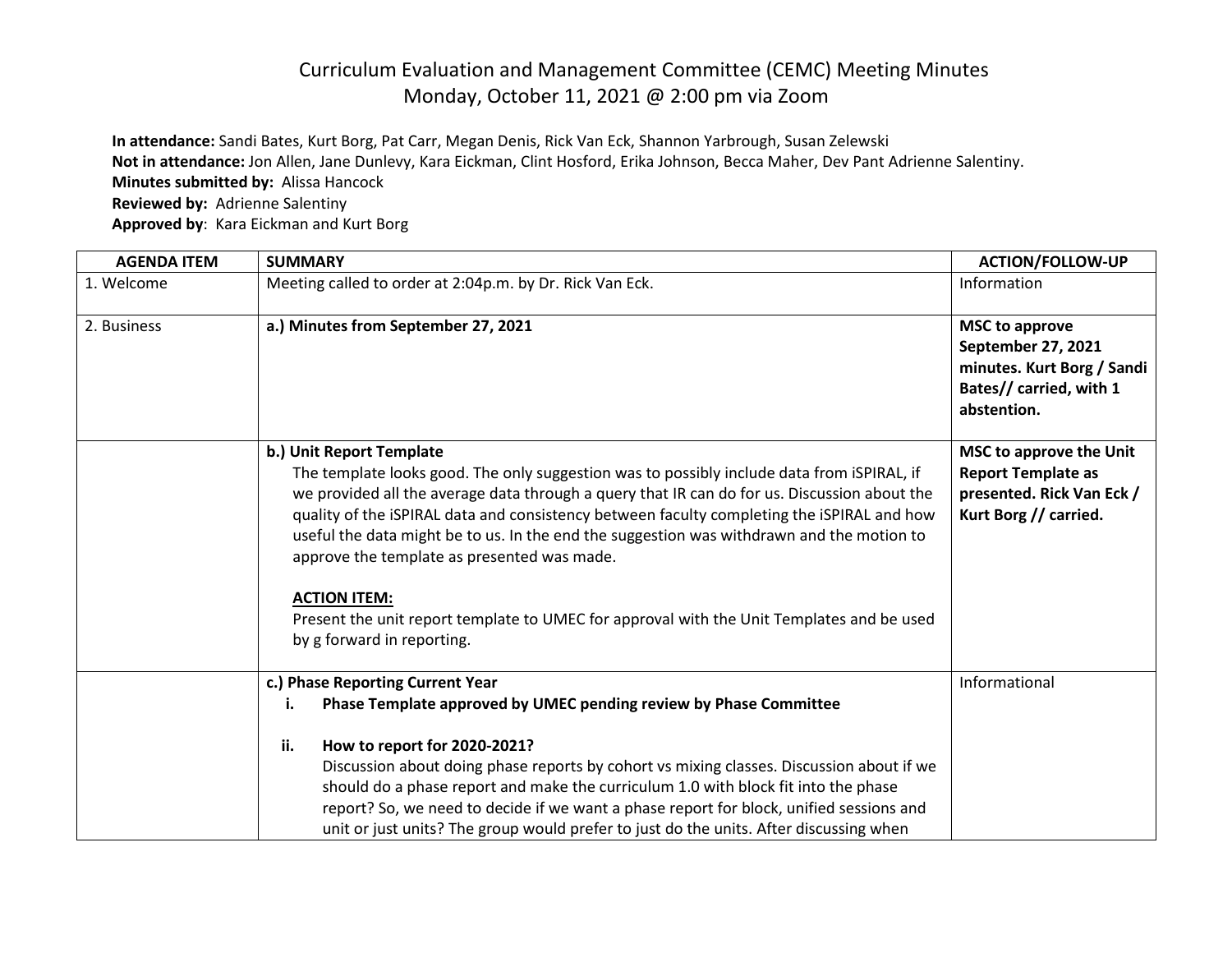## Curriculum Evaluation and Management Committee (CEMC) Meeting Minutes Monday, October 11, 2021 @ 2:00 pm via Zoom

|                        | each phase would be completed so the phase reports could be done. We can complete<br>Phase 3 now, Phase 2 summer 2022, and then Phase 1 when that phase is completed.<br>However, we will request additional input on this plan from the leadership team<br>preparing for LCME and see what they suggest. We should be prepared to do a phase<br>report for unified sessions for LCME.                                                                                                                                                                                                                                                                                                                                                                                                                                                                                                                                                                                                                                                                                                                                               |               |
|------------------------|--------------------------------------------------------------------------------------------------------------------------------------------------------------------------------------------------------------------------------------------------------------------------------------------------------------------------------------------------------------------------------------------------------------------------------------------------------------------------------------------------------------------------------------------------------------------------------------------------------------------------------------------------------------------------------------------------------------------------------------------------------------------------------------------------------------------------------------------------------------------------------------------------------------------------------------------------------------------------------------------------------------------------------------------------------------------------------------------------------------------------------------|---------------|
|                        | d.) Content Area Keywords<br>How to best tag events in Curriculum 2.0?<br>i.<br>We need to use the Controlled Vocabulary List to tag the curricular events, but we do<br>not want to release the list to faculty members because it would cause to much<br>confusion and more work for us (since they do not have the background on why/how<br>this list was developed and is maintained). However, we would like to do a test group in<br>which faculty members submit at least one to five terms that relates to their curricular<br>event and a term for each clinical capsule.<br>There is a concern of getting faculty to do this and how much work it will be. A small test<br>group could select from our controlled vocabulary list only to see how/if that works.<br>Jane Dunlevy and Megan Denis will work with this small test group to see how much<br>effort is needed for this process. A smaller group will help work through this process.<br><b>ACTION ITEM</b><br>Rick, Jane, Megan, Susan, Pat and Becca will work through this process for tagging terms<br>to events. Alissa Hancock will schedule the meeting. | Informational |
| <b>Standing Items:</b> | a.) Curriculum as a Whole Report updates: This will remain a standing item until we feel it has<br>been addressed.<br>a. Keyword tagging<br>b. Assessment question mapping<br>c. Objectives<br>d. Other (i.e. Leo, LCME, etc)                                                                                                                                                                                                                                                                                                                                                                                                                                                                                                                                                                                                                                                                                                                                                                                                                                                                                                        | Informational |
| Future Agenda Items:   | 1. Phase 1 Objectives                                                                                                                                                                                                                                                                                                                                                                                                                                                                                                                                                                                                                                                                                                                                                                                                                                                                                                                                                                                                                                                                                                                | Information   |